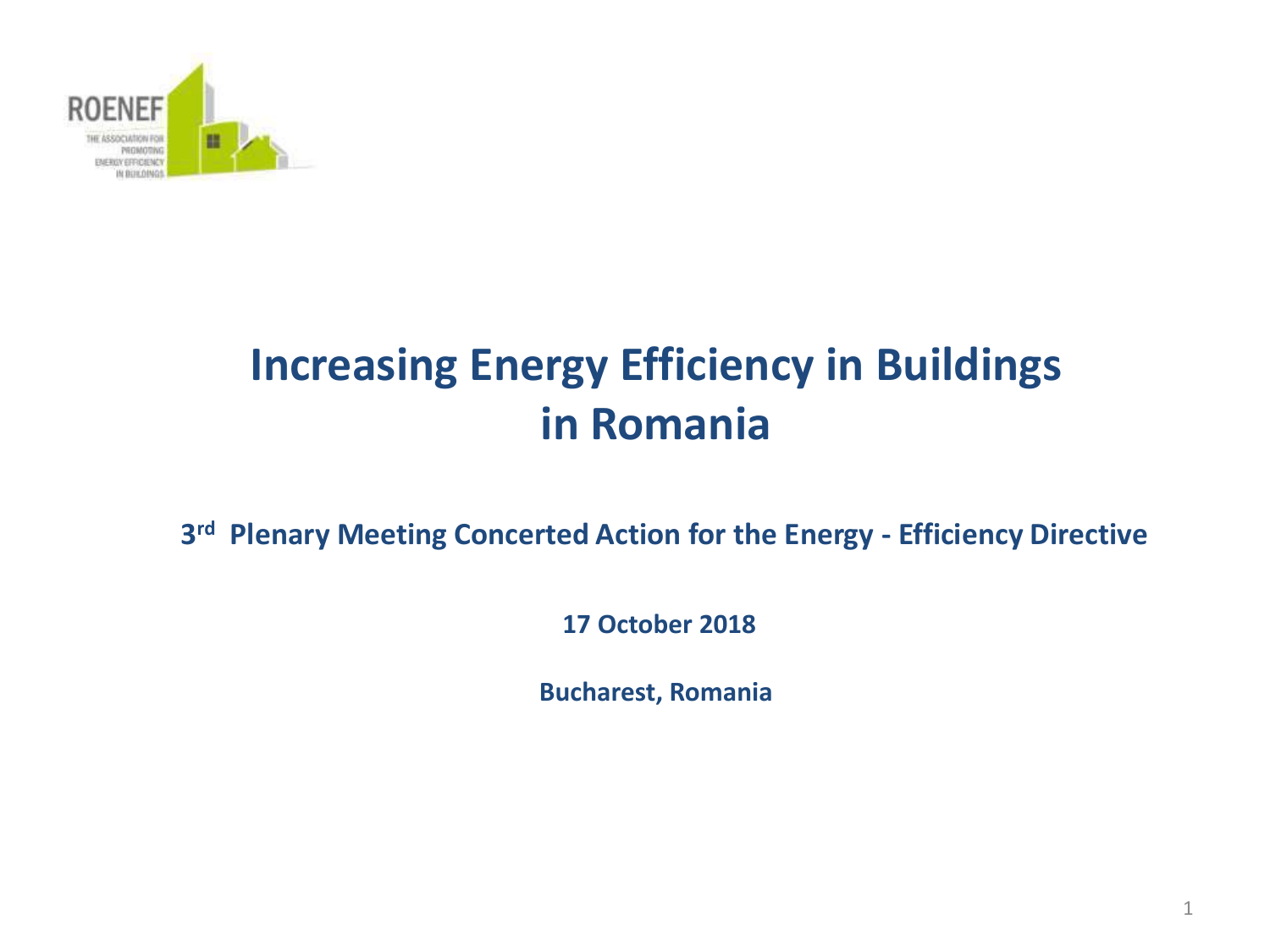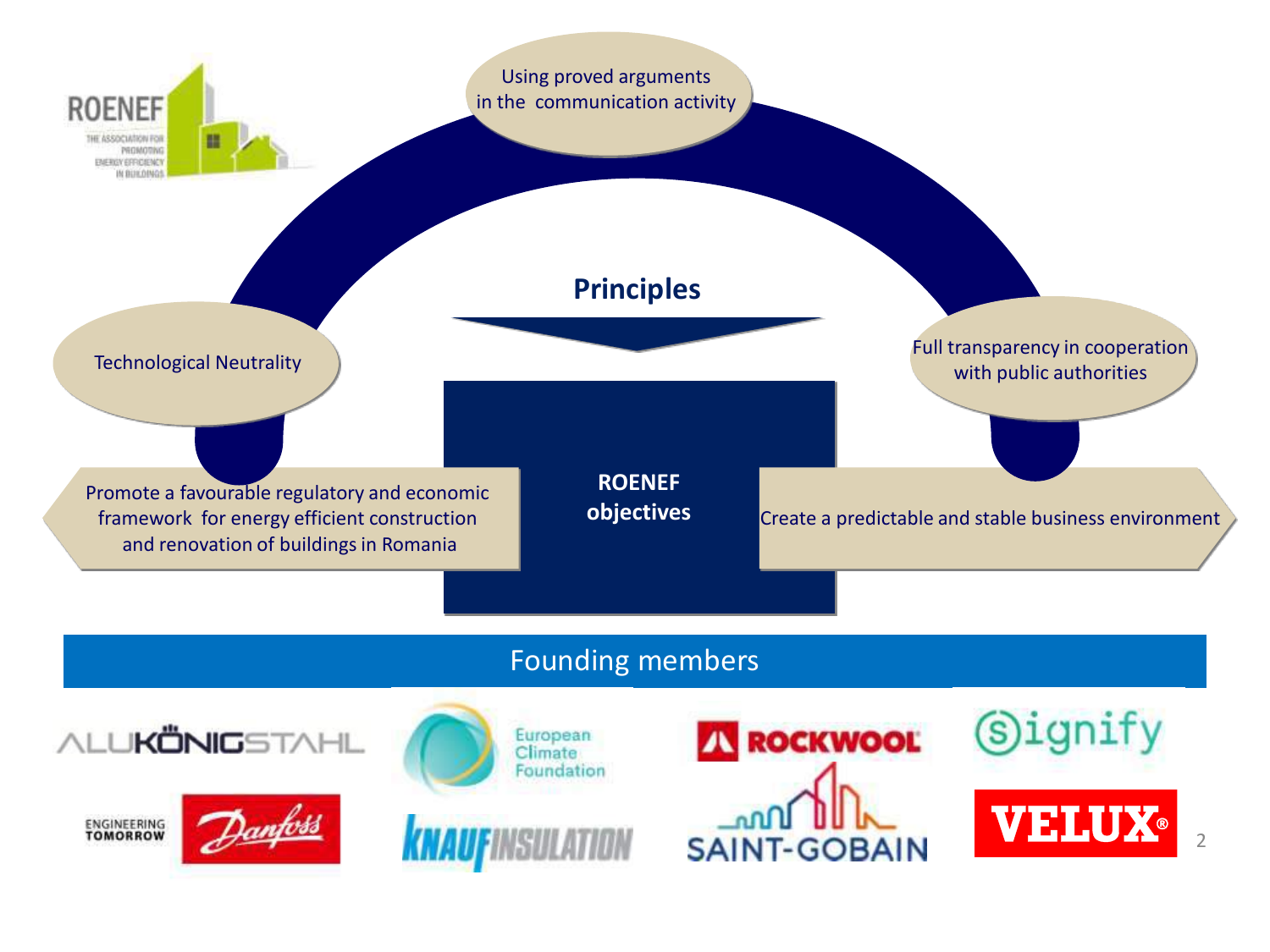# Energy Efficiency in the global context

**2030 Agenda for Sustainable Development**   $\triangleright$  adopted by world leaders in September 2015, defining 17 Sustainable Development Goals in order to mobilize efforts to end all forms of poverty, fight inequalities and tackle climate change, while ensuring that no one is left behind  $\triangleright$  SDG 7 "Ensure access to affordable, reliable, sustainable and modern energy for all" **target**: double the global rate of improvement in energy efficiency by 2030 **Paris Agreement** adopted by 195 nations in December 2015: limiting average temperature rise to 2°C over pre-industrial times by the end of this century 2018 special report of the Intergovernmental Panel on Climate Change (IPCC) Presenting the impacts of global warming of 1.5°C above pre-industrial levels and related global greenhouse gas emission pathways Now the world has heated up by 1<sup>°</sup>C on average compared to preindustrial times  $\triangleright$  Climate-related risks to health, livelihoods, food security, water supply, human security and economic growth are projected to increase with global warming of 1.5°C and increase further with 2°C Global economic **damages** from warming: \$54 trillion if the world warms by 1.5°C by 2100, \$69 trillion if temperatures reach 2°C.

Fighting climate change could in fact boost the global economy with economic **benefits** estimated at \$26 trillion by 2030

**Challenge: how to convince countries to spend billions now to save trillions in the future**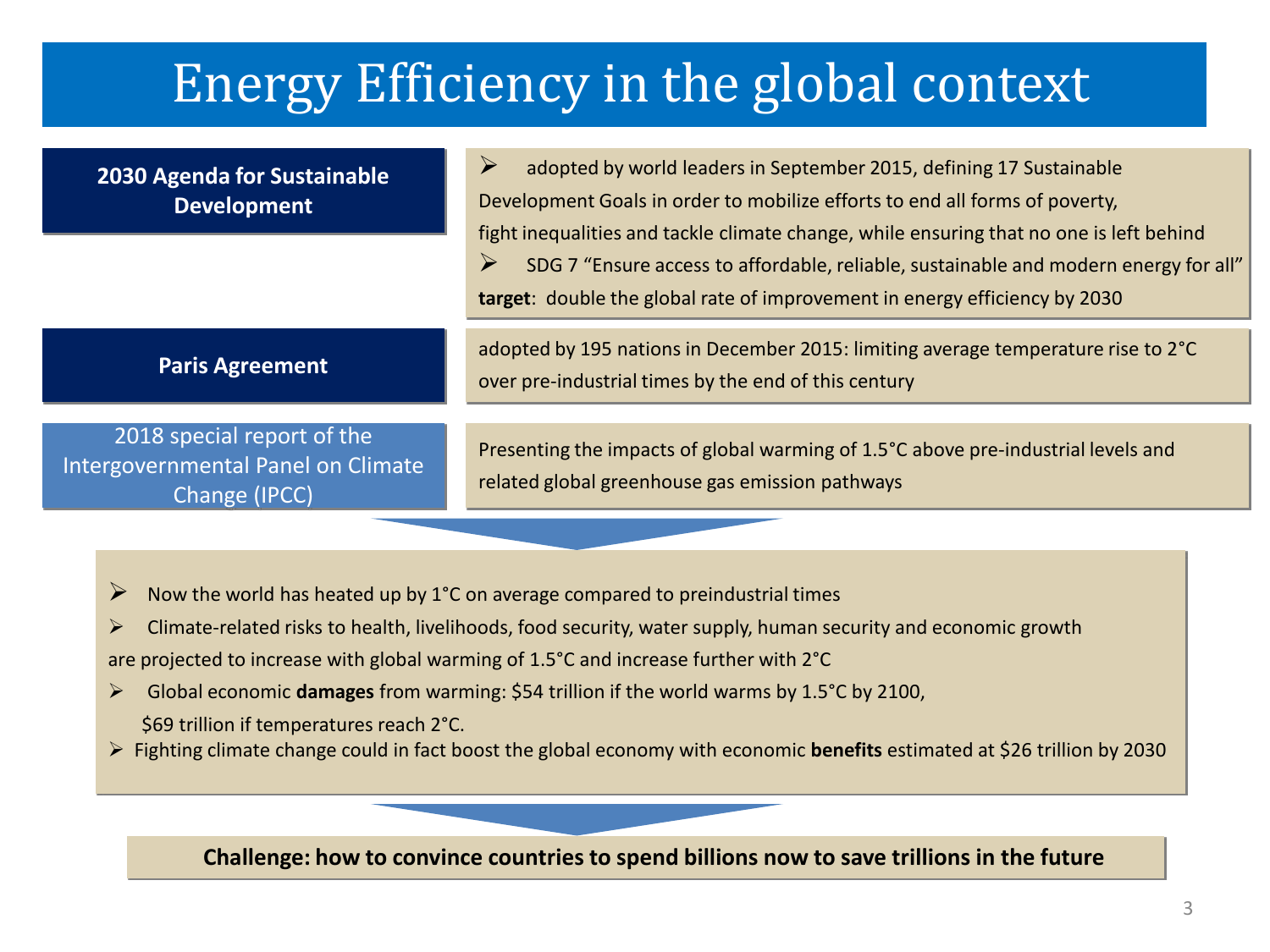# Energy Efficiency in the global context

**European Commission's priority**  $\rightarrow$  to build a resilient Energy Union and a forward-looking climate change policy The EU energy efficiency targets adopted in 2007: 20% for 2020  $\triangleright$  On 30 November 2016 the Commission proposed an update to the EED including a new 30% energy efficiency target for 2030  $\triangleright$  On 14 June 2018, a political agreement for a binding energy efficiency target for the EU for 2030 of 32.5%, with a clause for an upwards revision by 2023

Measures to improve energy efficiency in Europe

- $\geq$  an annual reduction of 1.5% in national energy sales
- $\triangleright$  EU countries making energy efficient renovations to at least 3% of buildings owned and occupied by central governments per year
- $\triangleright$  mandatory energy efficiency certificates accompanying the sale and rental of buildings
- $\triangleright$  minimum energy efficiency standards and labeling for a variety of products
- $\triangleright$  the preparation of National Energy Efficiency Action Plans every three years by MS
- $\triangleright$  the planned rollout of close to 200 million smart meters for electricity and 45 million for gas by 2020
- $\triangleright$  large companies conducting energy audits at least every four years
- $\triangleright$  protecting the rights of consumers to receive easy and free access to data on real-time and historical energy consumption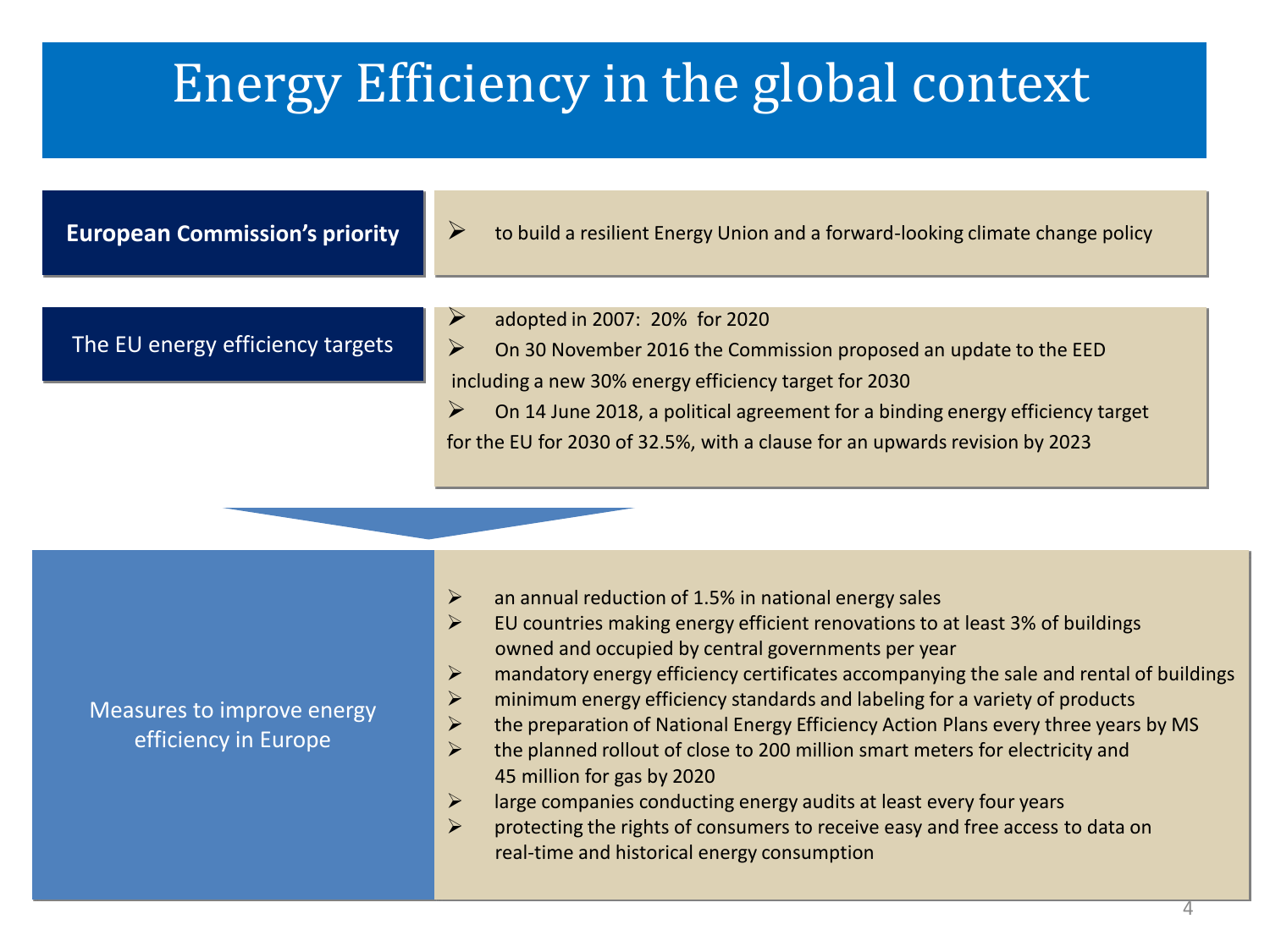# Energy Efficiency in buildings in Romania

#### **Residential sector**

 $\geq$  8.1 million homes in Romania, distributed in 5.1 million buildings,

#### **SFH representing 61%;**

 $\triangleright$  In the urban area, 72% of the dwellings are in city blocks, while in the rural area 94.5% of the dwellings are single-family houses;

 $\triangleright$  37% of the homes in Romania are concentrated in just 2% of the residential buildings.;

 $\triangleright$  The total living area has increased in Romania from 270 million m2 in 2000 to 425 million m2 in 2016;

 $\triangleright$  Most of the residential buildings were built between 1961 and 1980,

in the absence of efficiency standards for the building envelope;

 $\triangleright$  About 53% of the residential buildings were built before 1970;

 **In Romania, one in seven families face serious housing problems, most often regarding poor quality of walls, floors, and window frames.**

**Non- Residential Public administration, educational and commercial buildings account for** about 75% of non-residential energy consumption, each with 20-25% of the total;

> $\triangleright$  Schools are the largest energy consumers (354 kWh/m2/year), with other sectors ranging from 200 to 250 kWh/m2/year;

 $\triangleright$  At the other extreme, new office buildings in urban centers have, to a large extent, green building certification, which certifies ecological performance throughout the building's life cycle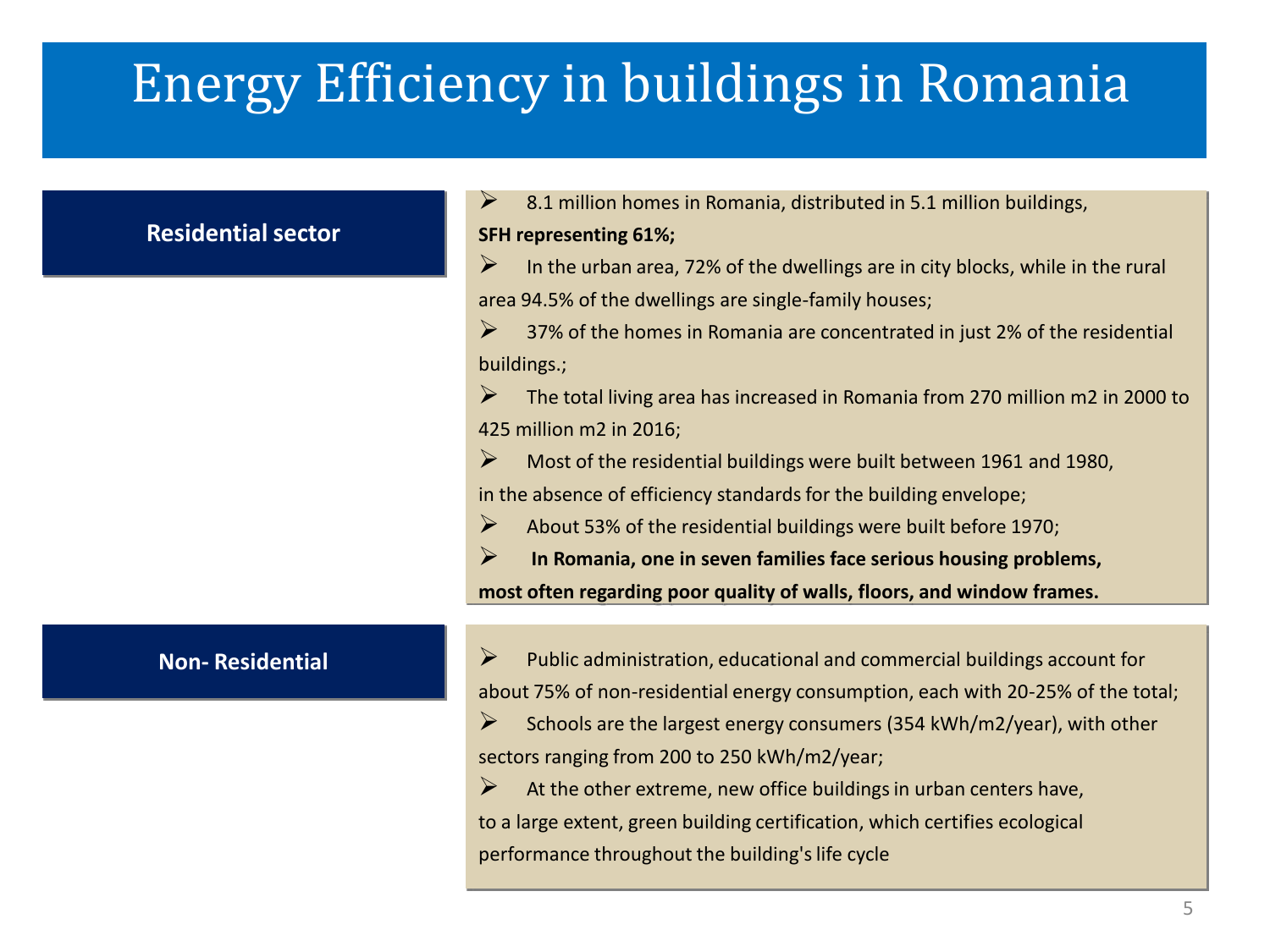### **The ROENEF study "increasing energy efficiency in buildings in Romania: challenges, opportunities and policy recommendations"**

### **Main obstacles for carrying out building renovation programs:**

#### **legislative**

 $\triangleright$  The existence of multiple authorities with responsibilities in the field and without a clear regulation framework

 $\triangleright$  Lack of a national integrated strategy for the implementation of sustainable energy efficient solutions and technologies

#### **economic**

- $\triangleright$  Insufficient funds for building renovation
- $\triangleright$  Insufficient private investments in building renovation a high level of dependency on public grants
- $\triangleright$  High operating costs from the energy service companies (ESCO)
- $\triangleright$  The execution of low-quality renovation works
- $\triangleright$  Low demand of innovative technologies for building renovation

### **lack of skills and training**

 $\triangleright$  Shortage of skilled workers using energy efficiency technologies and systems, as well as RES integration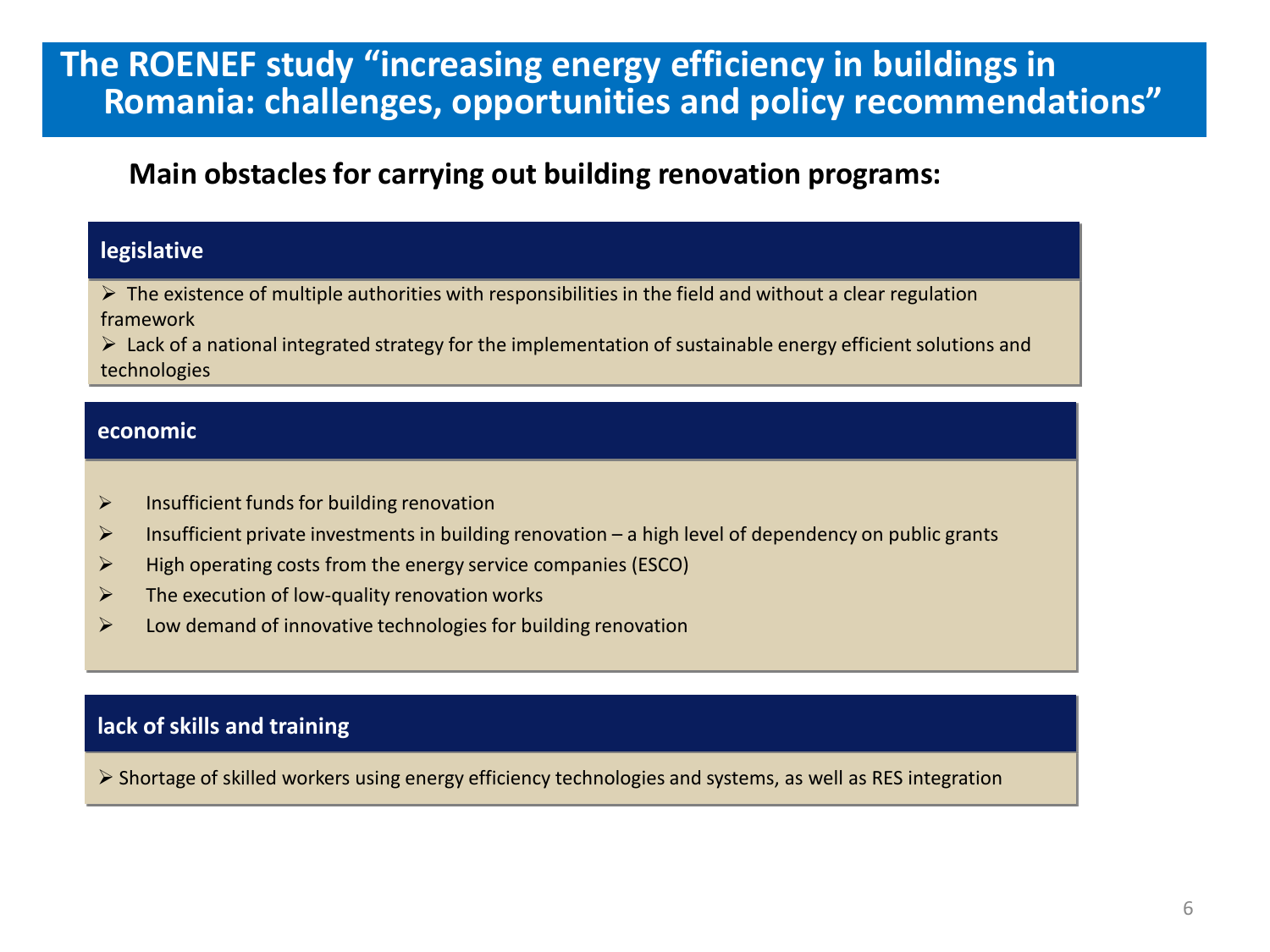### **The ROENEF study "increasing energy efficiency in buildings in Romania: challenges, opportunities and policy recommendations"**

#### **Policy recommendations and priority actions aimed at facilitating the deep renovation of the buildings in Romania:**

- $\triangleright$  Set up of the Energy Efficiency Investment Fund private funds, structural funds, state budget, GHG
- $\triangleright$  Establishment of programs financed from public funds for the renovation of buildings inhabited by people in energy poverty/fuel poverty;
- Implementation of a National Building Registry database;
- $\triangleright$  Achieving an annual renovation rate of 3% for public buildings;
- $\triangleright$  Support for the installation of RES systems in buildings;
- $\triangleright$  Maximizing the absorption of European funds;
- $\triangleright$  Support for "green loans";
- $\triangleright$  Monitoring of the proper use of the building codes;
- $\triangleright$  Implementation of "One-stop-shop", to support investments in deep renovation;
- $\triangleright$  Implementation of information and awareness campaigns for the final beneficiaries;
- $\triangleright$  Increased training of professionals in the field of energy efficiency and building renovation;
- $\triangleright$  Supporting R&D and demonstrative projects of the use of new technologies and solutions for deep renovation;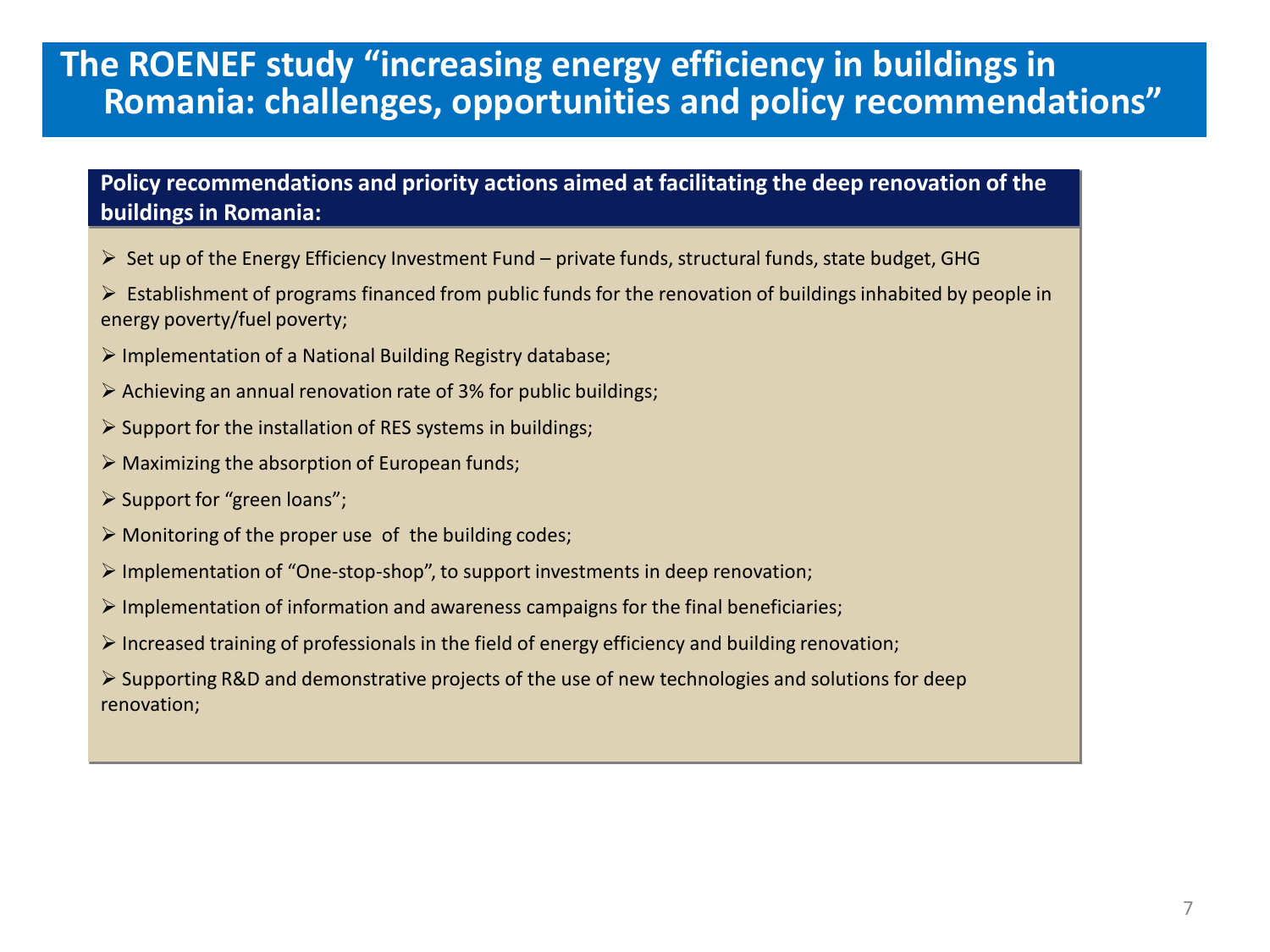# **ROENEF proposed priority actions**

#### **Proposals**

• Promoting deep renovation and introduction of quality standards into the criteria for funding under the Regional Operational Programme

• establishing a support scheme for the renovation of SFH

• developing the regulatory framework for ESCOs and the energy performance contracts

#### **Context**

- Mainly shallow renovation projects;
- Launching procurement process using "lowest price criteria" ;
- Lack of knowledge concerning the use of Innovative technologies and solutions;
- Out of the 8,1 million homes in Romania, SFH represent 61%;
- Casa Verde Plus Programme is not active and requires a revision of the Guide for Aplicants;
- one in seven families face serious housing Problems regarding poor quality of walls, floors and window frames.
- High potential in stimulating investments for increasing EE mainly in public buildings and public lighting;
- The statistic treatment of the EnPC and impact on public debt and public deficit;

#### **Benefits**

- Increase of comfort and air quality leading to preventing diseases and premature death;
- Increasing employment in the construction sector;
- Increasing efficiency of public spending;
- Increase of the energy efficiency of the building and energy savings;
- Reducing energy poverty;
- Low energy bills;
- Using EnPC guarantees the energy savings;
- Mobilizing private investment for increasing energy efficiency in buildings;
- Implementing deep renovation;
- Implementing modern and efficient technical solutions that contribute to the increase of energy efficiency;